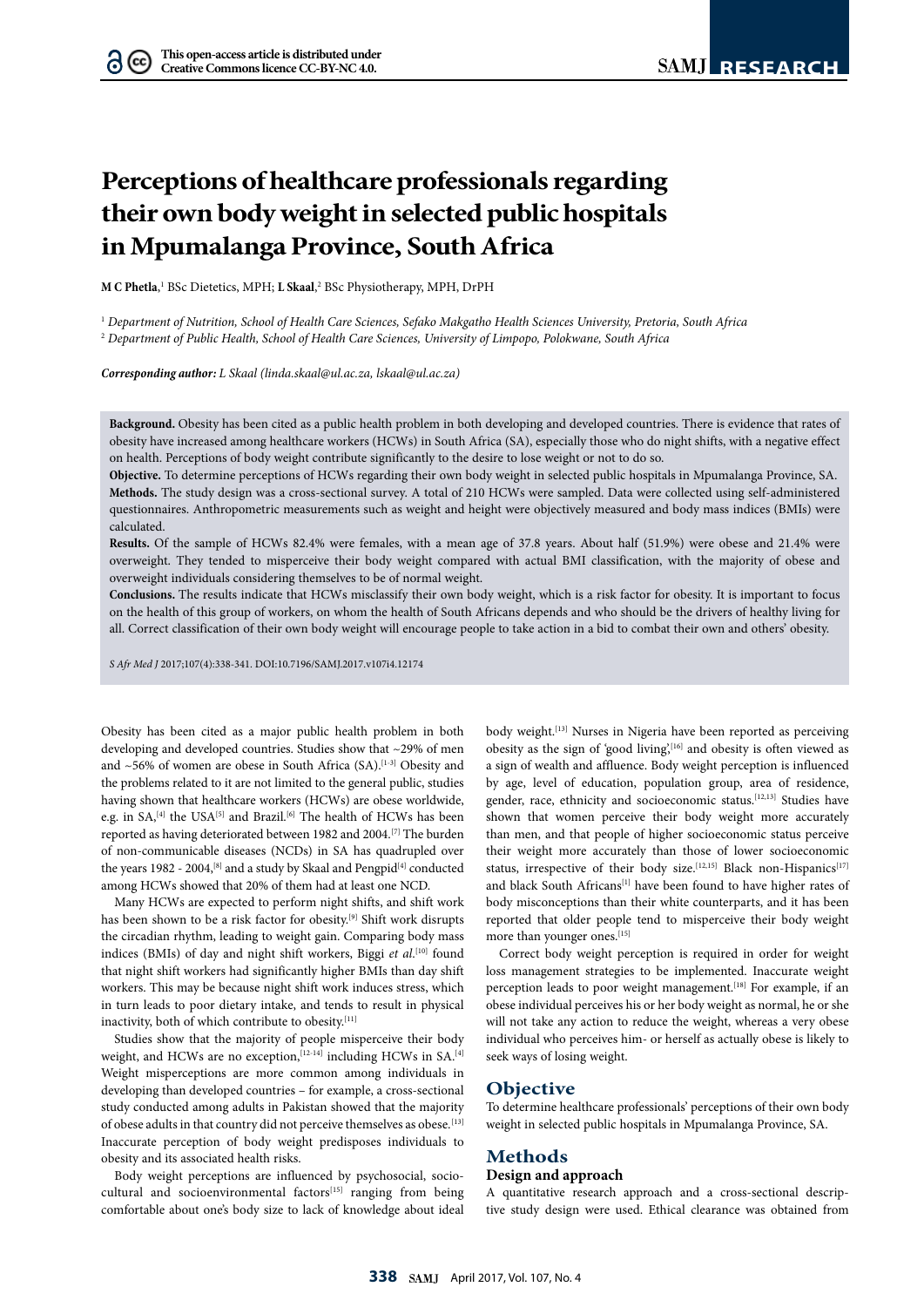the Medunsa Research and Ethics Committee (ref. no. MREC/ H/167/2013:PG). Permission to conduct the study was obtained from the Mpumalanga Provincial Department of Health research office (no reference number), and informed consent forms were signed by all participants prior to the study.

#### **The participants**

The total population of HCWs working at Ermelo and Bethal hospitals in Mpumalanga is 435. The study included only HCWs who consented to participate and were working full time in these two hospitals. Stratified random sampling was used to select 210 HCWs in the following strata: nurses, allied health workers and doctors. Sample size was calculated using a 95% confidence level and 5% margin of error (Raosoft Inc., USA, 2011), using the following formula:

$$
x = Z({}^{t} /_{100})^{2} r (100 - r)
$$
  
\n
$$
n = {}^{Nx} /_{((N-1)E^{2} + x)}
$$
  
\n
$$
E = \text{Sqrt}[{}^{(N-n)x} /_{n(N-1)}]
$$

where *n* is the sample size and *E* the margin of error.

As the numbers in the sample per stratum depended on the population size per profession, more nurses and allied health workers than doctors were included in the study. Two research assistants were trained in anthropometric measurement (weight and height), the correct way of approaching possible participants and recruiting them for the study, and administering the questionnaires.

## **Data collection**

On the dates of data collection, recruitment was conducted at different times, the HCWs being approached at their respective work stations. Dates were scheduled with them, because it was not practical to meet with all of them at once. During information sessions they were provided with an information leaflet to read and were given the opportunity to decide whether they wanted to participate in the study or not. Those who agreed to participate were allocated numbers that were placed in a hat and then raffled randomly until the required number per stratum had been selected. Day and time of data collection were allocated according to the individual's availability.

Data were collected using self-administered closed-ended questionnaires that captured the sociodemographic characteristics, diseases/health problems and body weight perceptions of the HCWs. Reliability and validity were ensured.

#### **Data analysis**

All data were coded and entered into SPSS version 20.0 (USA) for analysis. Descriptive statistics were used to analyse the frequencies, correlations and means. The  $\chi^2$  test was used to analyse associations between variables.

## **Results**

Of the 210 participants, the majority (82.4%) were female (Table 1). The participants' ages ranged from 21 years to 63 years (mean 37.8, median 37.0, standard deviation 9.247). The majority (63.8%) of the participants were ≤40 years of age.

The majority of the participants were not married (64.3%), were black (83.8%) and were nurses (69.5%), and close to half (47.6%) were living in urban areas; 56.2% reported that they participated in physical activity other than that involved in their normal daily routine (Table 1).

| Variable                         | $n\left(\%\right)$ |
|----------------------------------|--------------------|
| <b>Sex</b>                       |                    |
| Males                            | 37(17.6)           |
| Females                          | 173 (82.4)         |
| Age $(yr)$                       |                    |
| < 40                             | 134 (63.8)         |
| >40                              | 76 (36.2)          |
| Marital status                   |                    |
| Not married                      | 135(64.3)          |
| Married                          | 75 (35.7)          |
| Race                             |                    |
| <b>Black</b>                     | 176 (83.8)         |
| White                            | 29(13.8)           |
| Indian                           | 5(2.4)             |
| Residence                        |                    |
| Urban                            | 100(47.6)          |
| Township                         | 54 (25.7)          |
| Rural                            | 56(26.6)           |
| Job title                        |                    |
| <b>Nurses</b>                    | 146 (69.5)         |
| Allied health workers            | 45(21.4)           |
| Doctors                          | 19(9.0)            |
| Participate in physical activity |                    |
| Yes                              | 118 (56.2)         |
| N <sub>o</sub>                   | 92 (43.8)          |
|                                  |                    |



*Fig. 1. BMI classifications of the study participants (*N*=210).*

Fig. 1 shows that just over half (51.9%) of the participants were obese, 21.4% were overweight, and only 24.3% were of normal weight.

Table 2 shows the participants' self-reported health problems and diseases, of which the most common were musculoskeletal problems (41.0%), followed by stress (17.6%), hypertension (14.3%) and varicose veins (11.0%).

Table 3 shows that the close to two-thirds (64.4%) of the participants who were in fact overweight perceived themselves to be of normal weight, and that 36.7% of the participants who were obese perceived themselves to be of normal weight.

Table 4 shows that BMI differed significantly according to age (*p*=0.000), with a higher proportion of older participants (51 - 60 years) than younger participants (20 - 30 years) being obese (85.6% v. 19.3% for the younger participants). BMI also differed significantly according to gender (*p*=0.010), with more females (57.2%) than males (27.0%) being obese. There was a significant difference in BMI according to race (*p*=0.000).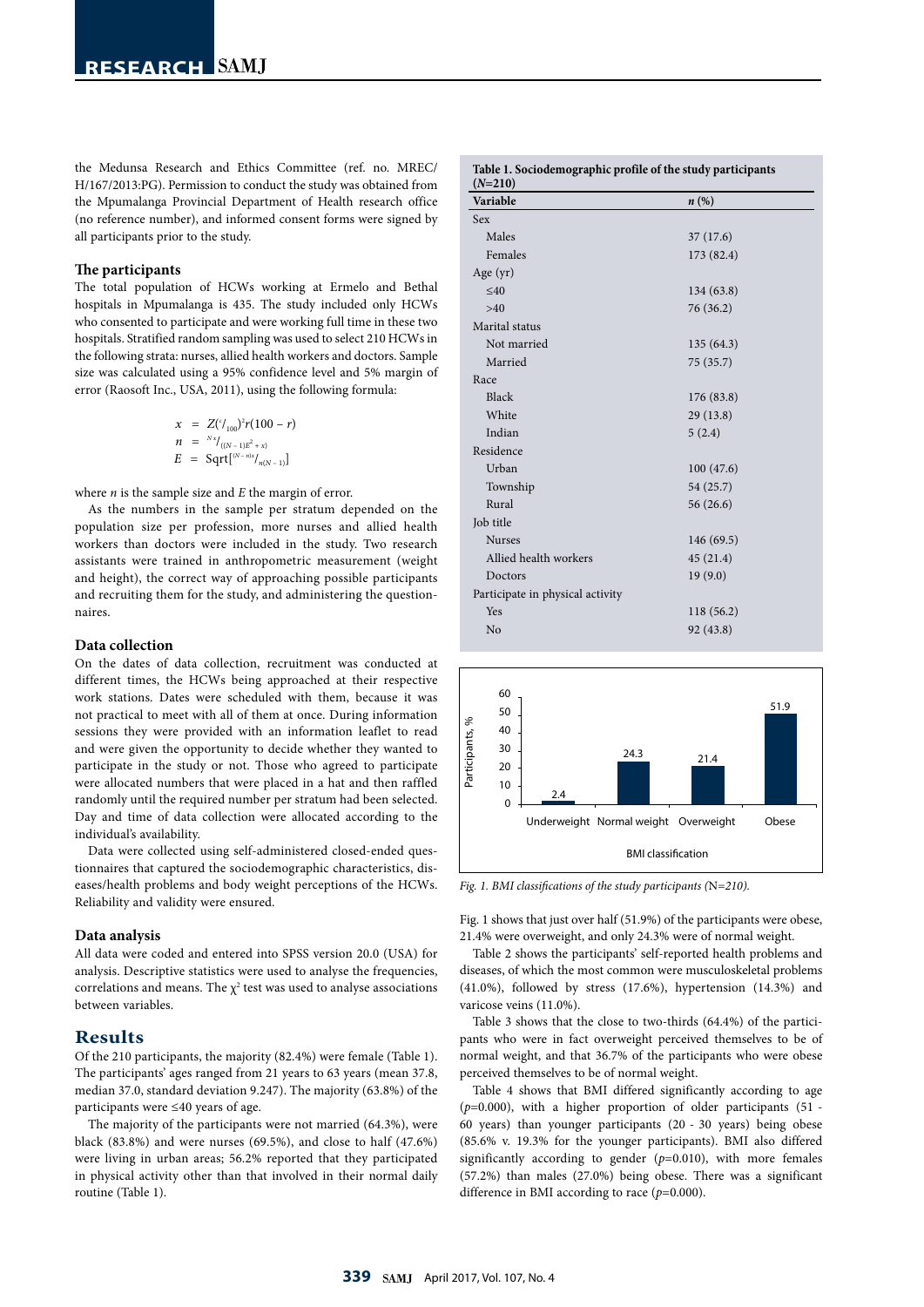# **Discussion**

We found that three-quarters of HCWs in our study were overweight or obese. Other studies have shown that healthcare professionals in SA are no different from the general population. For example, threequarters of HCWs in Pretoria were found to be overweight or obese.<sup>[4]</sup> HCWs should be role models in their communities and be champions of a healthy lifestyle,[4] but instead they appear to be contributing to SA's obesity epidemic. This is not unique to SA, studies in countries such as Mexico, New Zealand and the UK also having found that a higher than expected proportion of HCWs were obese.[7,19-21] The health of HCWs should be given special attention, as studies have shown that obesity-related diseases can lower productivity and lead to early retirement, apart from the cost implications of caring for patients with these diseases.  $\left[^{22\text{-}24}\right]$ 

Many studies have shown that females tend to be more obese than males,[23,25,26] and our findings were similar. The healthcare profession is dominated by females; for example, it has been reported that 94% of nurses are females.<sup>[27]</sup> Other risk factors associated with obesity are age, race, physical inactivity and poor eating habits.<sup>[28]</sup> The majority of HCWs in our study were black, which has also been associated with an increased risk of obesity. Furthermore, low levels of activity and poor nutritional status often become more prevalent as individuals grow older.

Obesity predisposes populations to NCDs.[29,30] In our study, a quarter of HCWs reported that they suffered from hypertension,

**Table 2. Disease profile/health problems of the study participants**   $(N=210)$ 

| <b>Health problem</b>    | $n(\%)$   |
|--------------------------|-----------|
| Musculoskeletal problems | 86 (41.0) |
| <b>Stress</b>            | 37(17.6)  |
| Diabetes mellitus        | 15(7.1)   |
| Hypertension             | 30(14.3)  |
| Heart disease            | 10(4.8)   |
| Varicose veins           | 23(11.0)  |
|                          |           |

diabetes and heart disease, and over a third had musculoskeletal problems. It is likely that the majority of our study participants with NCDs were also obese. The high prevalences of hypertension, diabetes mellitus and heart disease among HCWs in both our study and that of Skaal and Pengpid<sup>[4]</sup> are a matter of concern, and imply that at least one in every ten healthcare workers were suffering from at least one health problem or disease, as has been reported in Mexico.<sup>[31]</sup> There is a link between musculoskeletal problems and body weight, $[29,32]$ and our study showed a significant association between obesity and the presence of musculoskeletal problems. It is evident that obesity poses an alarming challenge among our healthcare professionals, ranging from NCDs to musculoskeletal problems. The healthcare cost attached to these diseases is already crippling the economy of our country, where billions are being spent on managing NCDs.<sup>[3]</sup> Other financial burdens include a high rate of staff absenteeism due to ill health, the cost of which may also run into millions of rands.[3,33] Furthermore, service delivery is affected by the inability of workers with obesity-related chronic diseases to function optimally.<sup>[34]</sup>

Our study revealed that half of the obese respondents perceived themselves to be overweight when they were in fact obese, with only a tenth of them correctly perceiving themselves to be obese. Dorosty *et al*. [35] have proposed that perception of body weight status is an important determinant of weight-related behaviour. It has been suggested that people who did not have any intention of tackling their weight problem were comfortable with their weight, lacked discipline or had lost hope with regard to their weight, which could affect their perceptions of their body weight.<sup>[5,36]</sup> This was indeed found in our study, where a third of the respondents misclassified their own body weight.

It is of interest that over a third of obese HCWs in our study perceived themselves to be of normal weight, which differs from findings in Iran, where it was reported that women of normal weight were eight times more likely than obese women to misperceive their weight.<sup>[35]</sup> In our study, both overweight and obese women were more likely to misclassify their weight than women of normal weight. The problem with incorrect classification by an individual of their own

| Table 3. Perceived body weight v. actual body weight |             |               | Perceived body weight, $n$ (%) |          |
|------------------------------------------------------|-------------|---------------|--------------------------------|----------|
| Actual body weight                                   | Underweight | Normal weight | Overweight                     | Obese    |
| Underweight $(N=5)$                                  | 1(20.0)     | 3(60.0)       | 1(20.0)                        | 0(0)     |
| Normal weight $(N=51)$                               | 1(2.0)      | 42(82.4)      | 8(15.6)                        | 0(0)     |
| Overweight $(N=44)$                                  | 1(2.2)      | 29(64.4)      | 14(31.1)                       | 1(2.2)   |
| Obese $(N=109)$                                      | 2(1.8)      | 40(36.7)      | 54 (49.5)                      | 13(11.9) |

| <b>Variables</b> |                  | BMI, $n$ $(\%)$ |                          |          |           |                              |
|------------------|------------------|-----------------|--------------------------|----------|-----------|------------------------------|
|                  | $\boldsymbol{N}$ | Underweight     | Normal weight Overweight |          | Obese     | <i>p</i> -value and $\chi^2$ |
| Age $(yr)$       |                  |                 |                          |          |           |                              |
| $\leq 40$        | 134              | 4(3.0)          | 46(34.3)                 | 31(23.1) | 53 (39.5) | $p=0.000*$                   |
| >40              | 76               | 1(1.3)          | 5(6.6)                   | 14(18.4) | 56 (73.7) | $\chi^2 = 52.910$            |
| Sex              |                  |                 |                          |          |           |                              |
| Female           | 173              | 4(2.3)          | 37(21.4)                 | 33(19.1) | 99 (57.2) | $p=0.010*$                   |
| Male             | 37               | 1(2.7)          | 14(37.8)                 | 12(32.4) | 10(27.0)  | $\chi^2$ =11.309             |
| Race             |                  |                 |                          |          |           |                              |
| Black            | 176              | 3(1.7)          | 34(19.3)                 | 38(21.6) | 101(57.4) | $p=0.000*$                   |
| White            | 29               | 1(3.4)          | 14(48.3)                 | 6(20.7)  | 8(26.7)   | $\chi^2 = 25.21$             |
| Indian           | 5                | 1(20.0)         | 3(60.0)                  | 1(20.0)  | 0(0)      |                              |